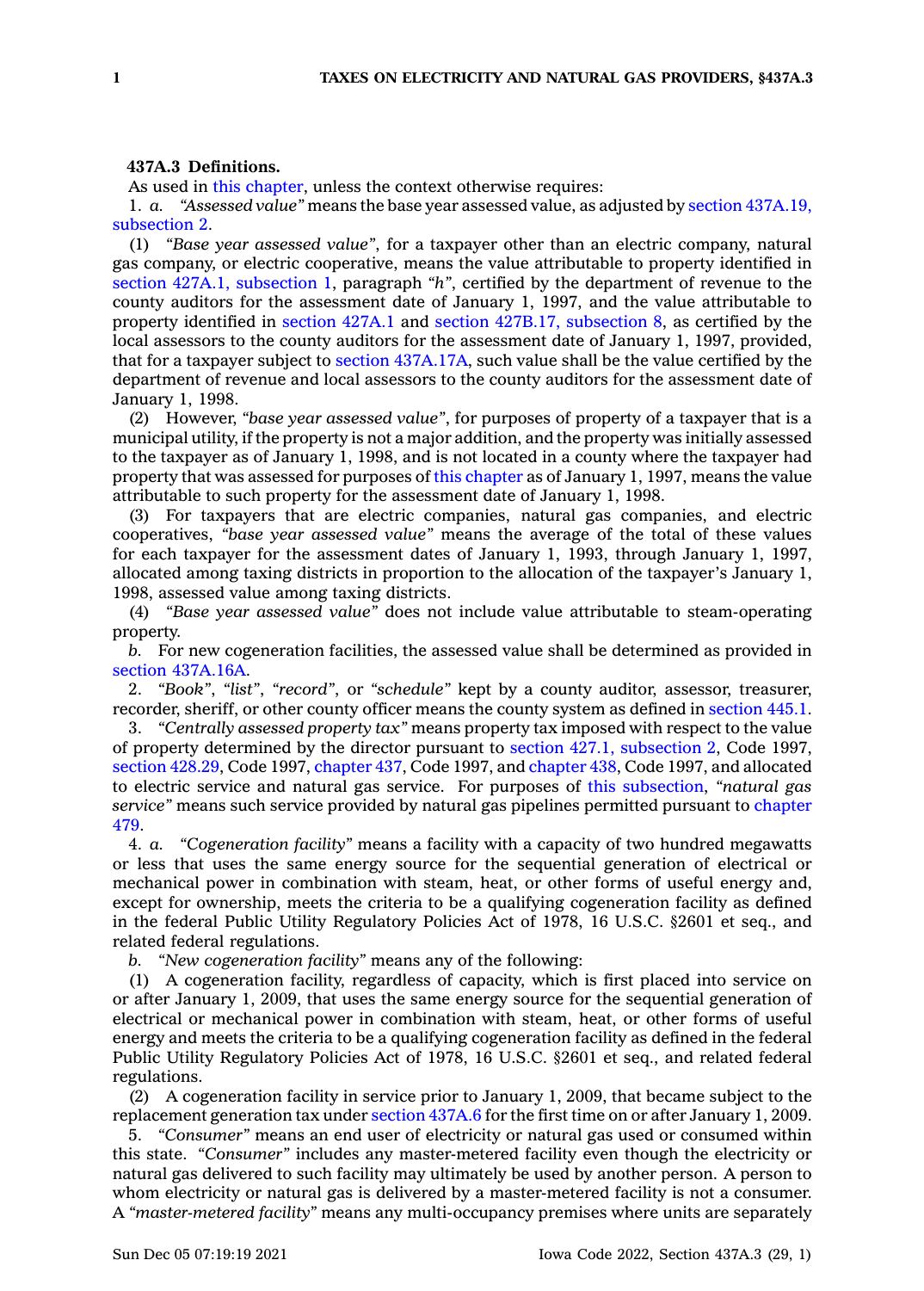rented or owned and where electricity or natural gas is used in centralized heating, cooling, water-heating, or ventilation systems, where individual metering is impractical, where the facility is designated for elderly or handicapped persons and utility costs constitute part of the operating cost and are not apportioned to individual units, or where submetering or resale of service was permitted prior to 1966.

6. *"Delivery"* means the physical transfer of electricity or natural gas to <sup>a</sup> consumer. Physical transfer to <sup>a</sup> consumer occurs when transportation of electricity or natural gas ends and such electricity or natural gas becomes available for use or consumption by <sup>a</sup> consumer.

7. *"Director"* means the director of revenue.

8. *"Electric company"* means <sup>a</sup> person engaged primarily in the production, delivery, service, or sales of electric energy whether formed or organized under the laws of this state or elsewhere. *"Electric company"* includes <sup>a</sup> combination natural gas company and electric company. *"Electric company"* does not include an electric cooperative or <sup>a</sup> municipal utility.

9. *"Electric competitive service area"* means an electric service area assigned by the utilities board under [chapter](https://www.legis.iowa.gov/docs/code//476.pdf) 476 as of January 1, 1999, including utility property and facilities described in section 476.23, [subsection](https://www.legis.iowa.gov/docs/code/476.23.pdf) 3, which were owned and served by the electric company, electric cooperative, or municipal utility serving such area on January 1, 1999.

10. *"Electric cooperative"* means an electric utility provider formed or organized as an electric cooperative under the laws of this state or elsewhere. An electric cooperative shall also include an incorporated city utility provider. *"Generation and transmission electric cooperative"* means an electric cooperative which owns both transmission lines and property which is used to generate electricity. *"Distribution electric cooperative"* means an electric cooperative other than <sup>a</sup> generation and transmission electric cooperative or <sup>a</sup> municipal electric cooperative association.

11. *a. "Electric power generating plant"* means <sup>a</sup> nameplate rated electric power generating plant, which produces electric energy from other forms of energy, including all taxable land, buildings, and equipment used in the production of such electric energy.

*b. "New electric power generating plant"* means any of the following:

(1) An electric power generating plant that is owned by or leased to an electric company, electric cooperative, municipal utility, or any other taxpayer, and that initially generates electricity subject to replacement generation tax under [section](https://www.legis.iowa.gov/docs/code/437A.6.pdf) 437A.6 on or after January 1, 2003.

(2) An electric power generating plant that is owned by or leased to an electric company, electric cooperative, municipal utility, or any other taxpayer, that initially generated electricity subject to replacement generation tax under [section](https://www.legis.iowa.gov/docs/code/437A.6.pdf) 437A.6 before January 1, 2003, and that is sold, leased, or transferred, in full or in part, on or after January 1, 2003. If any portion of an electric power generating plant is sold, the entire plant shall be treated as if it were <sup>a</sup> new electric power generating plant.

12. *"Incorporated city utility provider"* means <sup>a</sup> corporation with assets worth one million dollars or more which has one or more platted villages located within the territorial limits of the tract of land which it owns, and which provides electricity to ten thousand or fewer customers.

13. *"Lease"* means <sup>a</sup> contract between <sup>a</sup> lessor and lessee pursuant to which the lessee obtains <sup>a</sup> present possessory interest in tangible property without obtaining legal title in such property. A contract to transmit or deliver electricity or natural gas using operating property within this state is not <sup>a</sup> lease. *"Capital lease"* means <sup>a</sup> lease classified as <sup>a</sup> capital lease under generally accepted accounting principles.

14. *a. "Local amount"* means the first forty-four million four hundred forty-four thousand four hundred forty-five dollars of the acquisition cost of any major addition which is an electric power generating plant and the total acquisition cost of any other major addition.

*b. "Local amount"* for the purposes of determining the local taxable value for <sup>a</sup> new electric power generating plant shall annually be determined to be equal up to the first forty-four million four hundred forty-four thousand four hundred forty-five dollars of the taxable value of the new electric power generating plant. *"Local amount"* for the purposes of determining the local assessed value for <sup>a</sup> new electric power generating plant shall be annually determined to be the percentage share of the taxable value of the new electric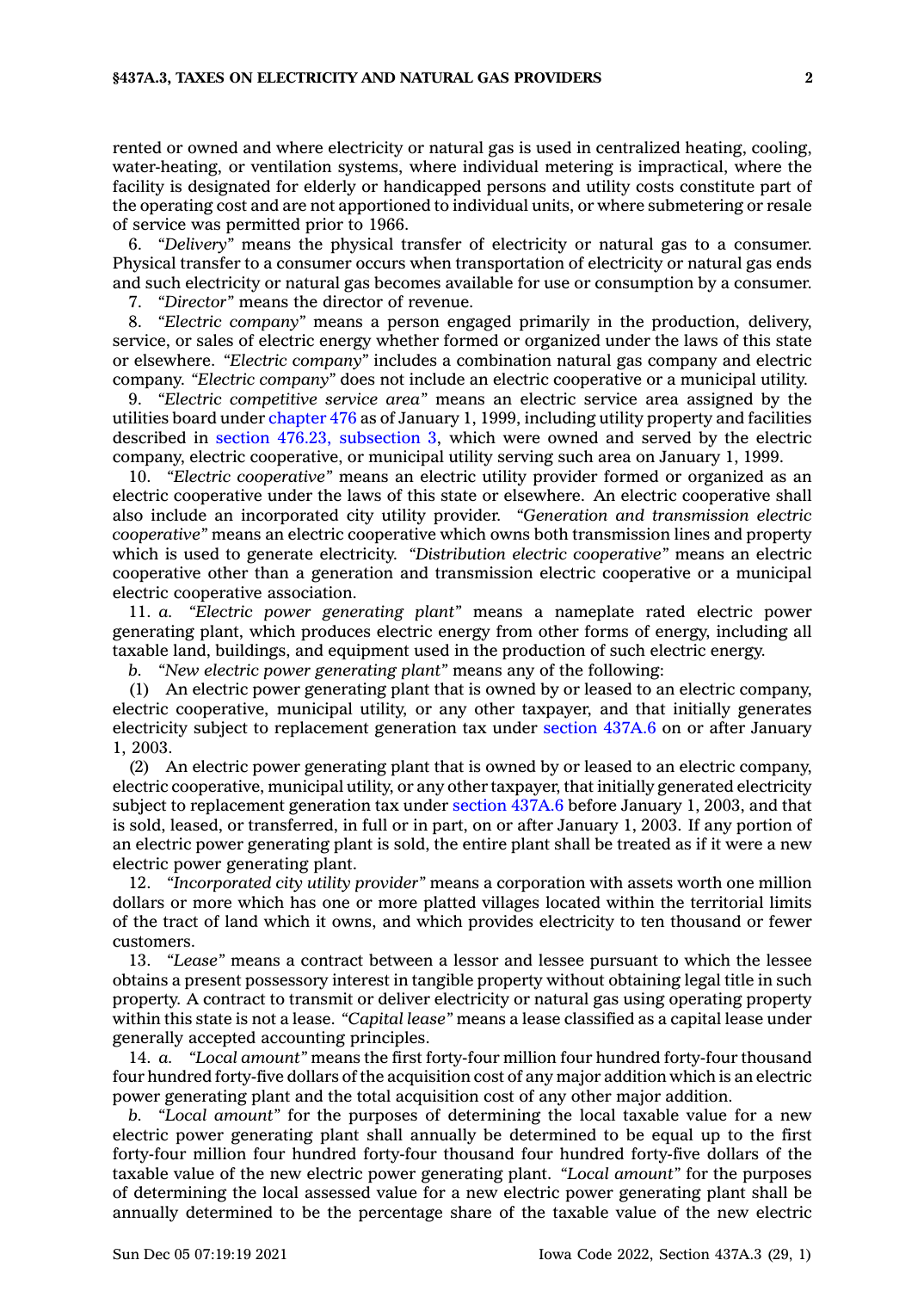power generating plant allocated as the local amount multiplied by the total assessed value of the new electric power generating plant.

15. *"Local taxing authority"* means <sup>a</sup> city, county, community college, school district, or other taxing authority located in this state and authorized to certify <sup>a</sup> levy on property located within such authority for the payment of bonds and interest or other obligations of such authority.

16. *"Local taxing district"* means <sup>a</sup> geographic area with <sup>a</sup> common consolidated property tax rate.

17. *"Low capacity factor electric power generating plant"* means, for any tax year, an electric power generating plant, with the exception of an electric power generating plant owned or leased by an electric company, an electric cooperative, or <sup>a</sup> municipal utility, which operated during the preceding calendar year at <sup>a</sup> net capacity factor of twenty percent or less. *"Net capacity factor"* means net actual generation during the preceding calendar year divided by the product of nameplate capacity times the number of hours the plant was in the active state during the preceding calendar year. Upon commissioning, <sup>a</sup> plant is in the active state until it is decommissioned. *"Net actual generation"* means net electrical megawatt hours produced by <sup>a</sup> plant during the preceding calendar year.

18. *"Major addition"* means either of the following:

*a.* Any acquisition on or after January 1, 1998, by <sup>a</sup> taxpayer, by transfer of ownership, self-construction, or capital lease of any interest in any of the following:

(1) A building in this state where the acquisition cost of all interests acquired exceeds ten million dollars.

(2) (a) An electric power generating plant, except <sup>a</sup> solar energy conversion facility, where the acquisition cost of all interests acquired exceeds ten million dollars.

(b) A solar energy conversion facility where the acquisition cost of all interests exceeds one million dollars.

(c) For purposes of this subparagraph:

(i) *"Electric power generating plant"* means each nameplate rated electric power generating plant owned solely or jointly by any person or electric power facility financed under the provisions of [chapter](https://www.legis.iowa.gov/docs/code//28F.pdf) 28F or [476A](https://www.legis.iowa.gov/docs/code//476A.pdf) in which electrical energy is produced from other forms of energy, including all equipment used in the production of such energy through its step-up transformer.

(ii) *"Solar energy conversion facility"* means the same as defined in [section](https://www.legis.iowa.gov/docs/code/476C.1.pdf) 476C.1.

(3) Natural gas operating property within <sup>a</sup> local taxing district where the acquisition cost of all interests acquired exceeds one million dollars.

(4) Any property described in section [437A.16](https://www.legis.iowa.gov/docs/code/437A.16.pdf) in this state acquired by <sup>a</sup> person not previously subject to taxation under this [chapter](https://www.legis.iowa.gov/docs/code//437A.pdf).

*b.* (1) Any acquisition on or after January 1, 2004, by <sup>a</sup> taxpayer, by transfer of ownership, self-construction, or capital lease of any interest in electric transmission operating property within <sup>a</sup> local taxing district where the acquisition cost of all interests acquired exceeds one million dollars.

(2) For purposes of this [chapter](https://www.legis.iowa.gov/docs/code//437A.pdf), the acquisition cost of an asset acquired by capital lease is its capitalized value determined under generally accepted accounting principles.

19. *"Municipal electric cooperative association"* means an electric cooperative, the membership of which is composed entirely of municipal utilities.

20. *"Municipal utility"* means all or part of an electric light and power plant system or <sup>a</sup> natural gas system, either of which is owned by <sup>a</sup> city, including all land, easements, rights-of-way, fixtures, equipment, accessories, improvements, appurtenances, and other property necessary or useful for the operation of the municipal utility.

21. *"Natural gas company"* means <sup>a</sup> person that owns, operates, or is engaged primarily in operating or utilizing pipelines for the purpose of distributing natural gas to consumers located within this state, excluding <sup>a</sup> gas distributing plant or company located entirely within any city and not <sup>a</sup> part of <sup>a</sup> pipeline transportation company. *"Natural gas company"* includes <sup>a</sup> combination natural gas company and electric company. *"Natural gas company"* does not include <sup>a</sup> municipal utility.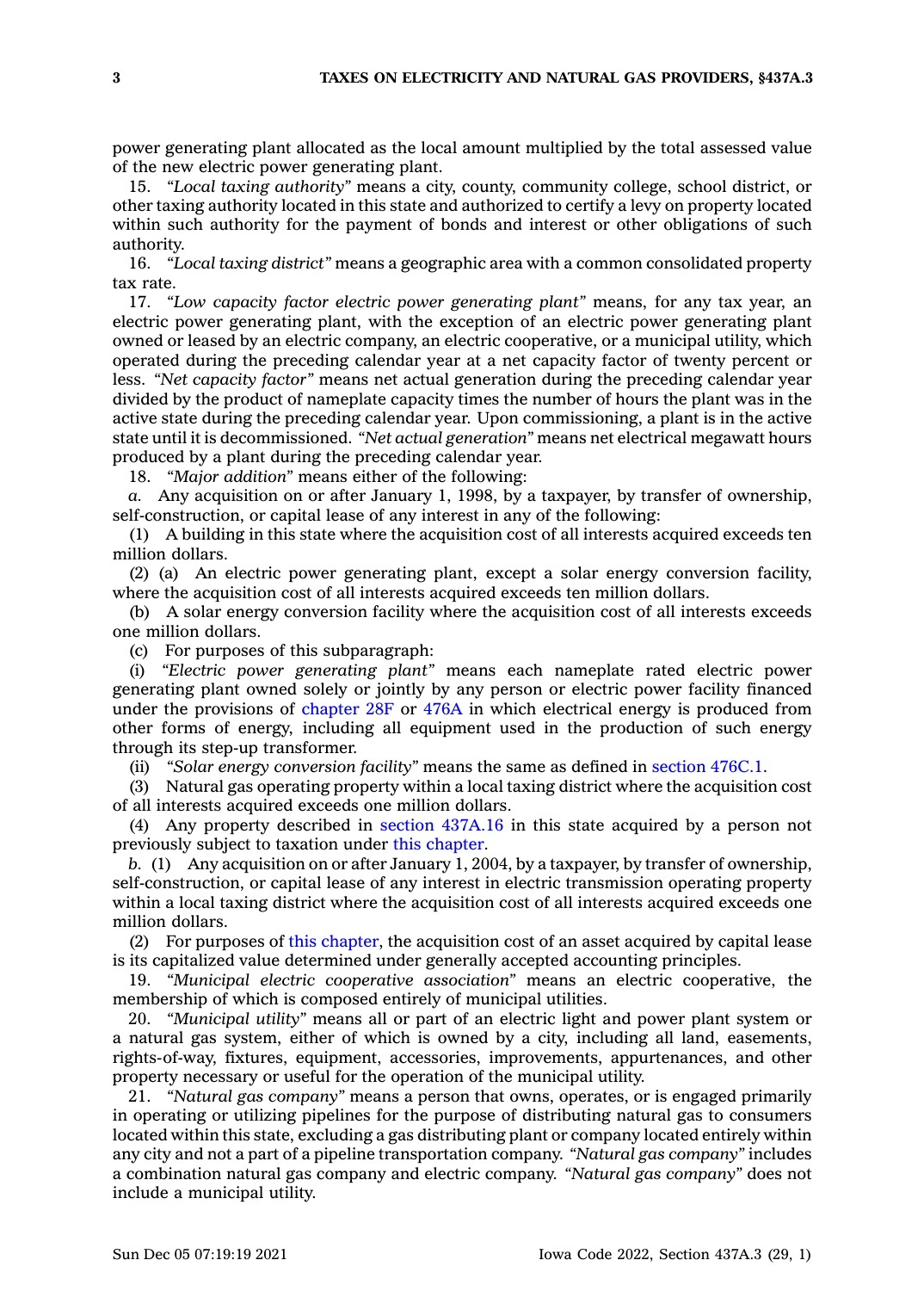22. *a. "Natural gas competitive service area"* means any of the fifty-two natural gas competitive service areas described as follows:

(1) Each of the following municipal natural gas competitive service areas:

(a) Taylor county, except for those areas of Taylor county which are contained within another municipal natural gas competitive service area as described in this [subsection](https://www.legis.iowa.gov/docs/code/437A.3.pdf).

(b) The city of Brighton in Washington county and the area within two miles of the city limits plus sections 5, 6, 7, 8, 17, 18, 19, 20, 29, and 30 in Brighton township; sections 19, 30, and 33 in Franklin township; sections 1, 2, 11, 12, 13, 14, 23, 24, 25, and 36 in Dutch Creek township; and sections 25, 26, 35, and 36 in Seventy-Six township.

(c) Davis county.

(d) The city of Brooklyn in Poweshiek county and the area within two miles of the city limits.

(e) The city of Cascade in Dubuque county and the area within two miles of the city limits.

(f) The city of Cedar Falls in Black Hawk county and the area within one mile of the city limits, not including any part of the city of Waterloo.

(g) The city of Clearfield in Taylor county and the area within two miles of the city limits and sections 20, 21, 26, and 27 of Platte township, Grant township in Taylor county, and Grant township in Ringgold county.

(h) The south half of Carroll county and sections 3 and 4 of Orange township in Guthrie county.

(i) Adams county, except those areas of Adams county which are contained within another municipal natural gas competitive service area as defined in this [subsection](https://www.legis.iowa.gov/docs/code/437A.3.pdf).

(j) The city of Emmetsburg in Palo Alto county and the area within two miles of the city limits.

(k) The city of Everly in Clay county and the area within two miles of the city limits.

(l) The city of Fairbank and the area within two miles of the city limits plus the area one-quarter mile on either side of the county line road, Highway 281, from Fairbank to the intersection of Outer road and Tenth street, proceeding twenty-eight hundredths of <sup>a</sup> mile north in Buchanan and Fayette counties.

(m) The city of Gilmore City in Pocahontas and Humboldt counties and the area within two miles of the city limits.

(n) The city of Graettinger in Palo Alto county and the area within two miles of the city limits.

(o) The city of Guthrie Center in Guthrie county and the area within one mile of the city limits.

(p) The city of Harlan in Shelby county and the area within two miles of the city limits.

(q) The city of Hartley in O'Brien county and the area within one mile of the city limits, except the eastern one-half of section four in Omega township.

(r) The city of Hawarden in Sioux county and the area within two miles of the city limits.

(s) The city of Lake Park plus Silver Lake township in Dickinson county.

(t) Fayette and New Buda townships in Decatur county.

(u) The city of Lenox in Taylor county including section 1 of Platte township in Taylor county and the townships of Carl, Grant, Mercer, Colony, Union, and Prescott in Adams county.

(v) Grand River township in Wayne county.

(w) New Hope township in Union county and Monroe township in Madison county.

(x) Ewoldt and Eden townships in Carroll county and Iowa township in Crawford county.

(y) The city of Montezuma in Poweshiek county and the area within two miles of the city limits plus Jackson township in Poweshiek county except the city of Barnes City, Pleasant Grove and Monroe townships in Mahaska county except the city of Barnes City.

(z) Morning Sun township in Louisa county.

(aa) Wells and Washington townships in Appanoose county.

(ab) The city of Osage in Mitchell county and the area within two miles of the city limits.

(ac) The city of Prescott in Adams county and the area within two miles of the city limits.

(ad) The city of Preston in Jackson county and the area within two miles of the city limits.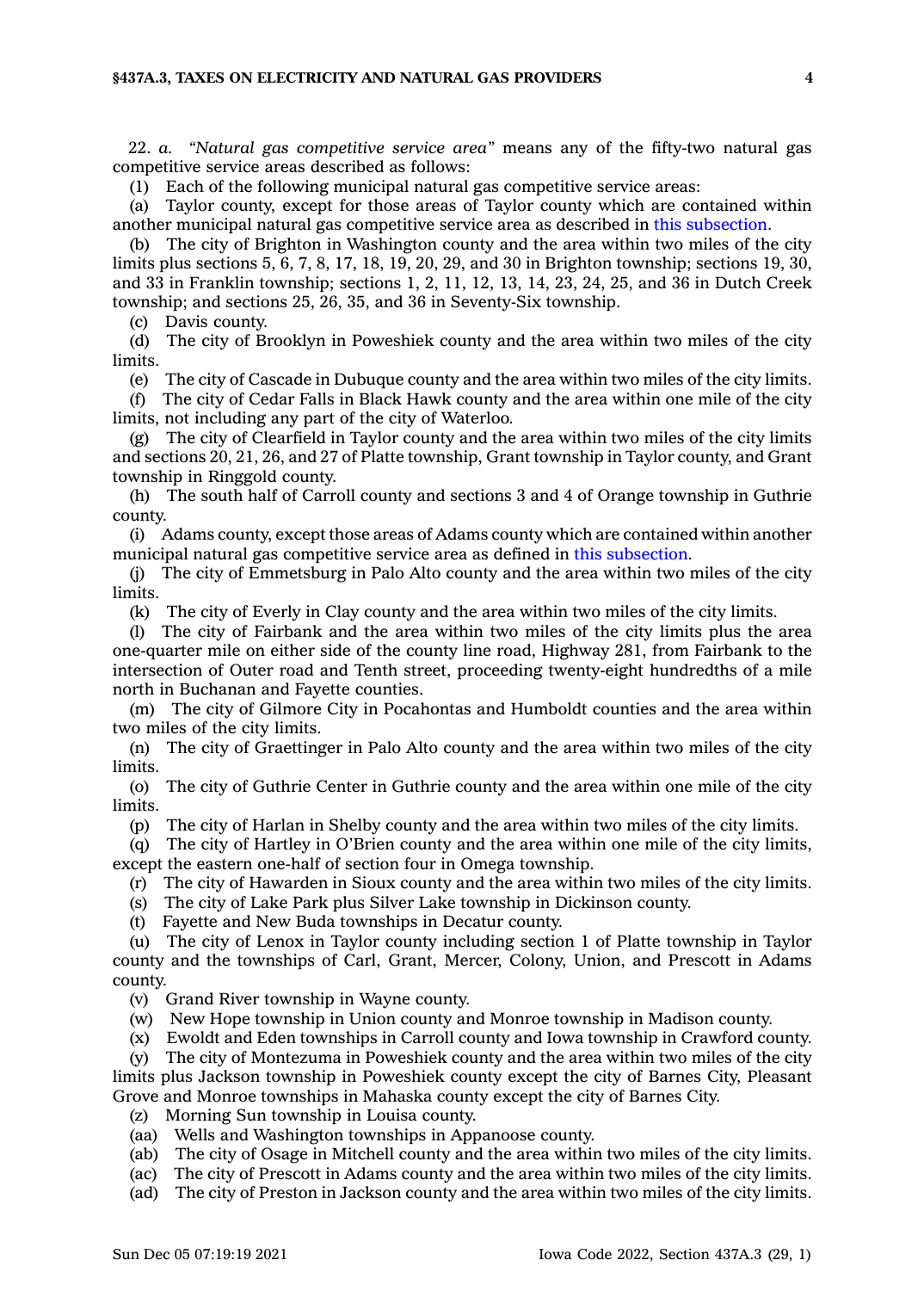(ae) The city of Remsen in Plymouth county and the area within two miles of the city limits.

(af) The city of Rock Rapids in Lyon county and the area within two miles of the city limits.

(ag) The city of Rolfe in Pocahontas county and the area within two miles of the city limits.

(ah) The city of Sabula in Jackson county and the area within two miles of the city limits.

(ai) The city of Sac City in Sac county and the area within two miles of the city limits.

(aj) The city of Sanborn in O'Brien county and the area within two miles of the city limits.

(ak) The city of Sioux Center in Sioux county and the area within two miles of the city limits.

(al) The city of Tipton in Cedar county and the area within two miles of the city limits.

(am) The city of Waukee in Dallas county and the area within two miles of the city limits of Waukee as of January 1, 1999, not including any part of the cities of Clive, Urbandale, or West Des Moines.

(an) The city of Wayland plus Jefferson and Trenton townships in Henry county.

(ao) Seventy-Six and Lime Creek townships in Washington county except for those areas of Seventy-Six township which are contained within another municipal natural gas competitive service area as defined in this [subsection](https://www.legis.iowa.gov/docs/code/437A.3.pdf).

(ap) The city of West Bend in Kossuth and Palo Alto counties and the area within two miles of the city limits.

(aq) The city of Whittemore in Kossuth county and the area within two miles of the city limits.

(ar) Scott, Canaan, and Wayne townships in Henry county.

(as) The city of Woodbine in Harrison county and the area within two miles of the city limits.

(at) Nishnabotna township in Crawford county.

(2) The natural gas competitive service area, excluding any municipal natural gas competitive service area described in subparagraph (1) and consisting of Sioux county; Plymouth county; Woodbury county; Ida county; Harrison county; Shelby county; Audubon county; Palo Alto county; Humboldt county; Mahaska county; Scott county; Lyon county except Wheeler, Dale, Liberal, Grant, Midland, and Elgin townships; O'Brien county except Union, Dale, Summit, Highland, Franklin, and Center townships; Cherokee county except Cherokee and Pilot townships; Monona county except Franklin township and the south half of Ashton township; Pottawattamie county except Crescent, Hazel Dell, Lake, Garner, Kane, and Lewis townships; Mills county except Glenwood and Center townships; Montgomery county except Douglas, Washington, and East townships; Page county except Valley, Douglas, Nodaway, Nebraska, Harlan, East River, Amity, and Buchanan townships; Fremont county except Green, Scott, Sidney, Benton, Washington, and Madison townships; Brighton and Pleasant townships in Cass county; Sac county except Clinton, Wall Lake, Coon Valley, Levey, Viola, and Sac townships; Newell township in Buena Vista county; Calhoun county except Reading township; Denmark township in Emmet county; Kossuth county except Eagle, Grant, Springfield, Hebron, Swea, Harrison, Ledyard, Lincoln, Seneca, Greenwood, Ramsey, and German townships; Webster county except Roland, Clay, Burnside, Yell, Webster, Gowrie, Lost Grove, Dayton, and Hardin townships; Guthrie county except Grant, Thompson, and Beaver townships; Union township in Union county; Madison county except Ohio and New Hope townships; Warren county except Virginia, Squaw, Liberty, and White Breast townships; Cedar, Union, Bluff Creek, and Pleasant townships in Monroe county; Marion county except Lake Prairie, Knoxville, Summit, and Union townships; Dallas county except Des Moines and Grant townships; Polk county except sections 4, 5, 6, 7, 8, 9, 16, 17, and 18 in Lincoln township and the city of Grimes, and sections 1, 2, 3, 10, 11, 12, 13, 14, and 15 in Union township; Poweshiek, Washington, Mound Prairie, Des Moines, Elk Creek, and Fairview townships in Jasper county; Wright county except Belmond and Pleasant townships; Geneseo township in Cerro Gordo county; Franklin county except Wisner and Scott townships and the city of Coulter; Butler county except Bennezette, Coldwater, Dayton, and Fremont townships; Floyd county except Rock Grove, Rudd, Rockford, Ulster, Scott, and Union townships; Branford township in Chickasaw county; Bremer county except Frederika, LeRoy, Sumner No. 2, Fremont, Dayton, Maxfield, and Franklin townships; Perry,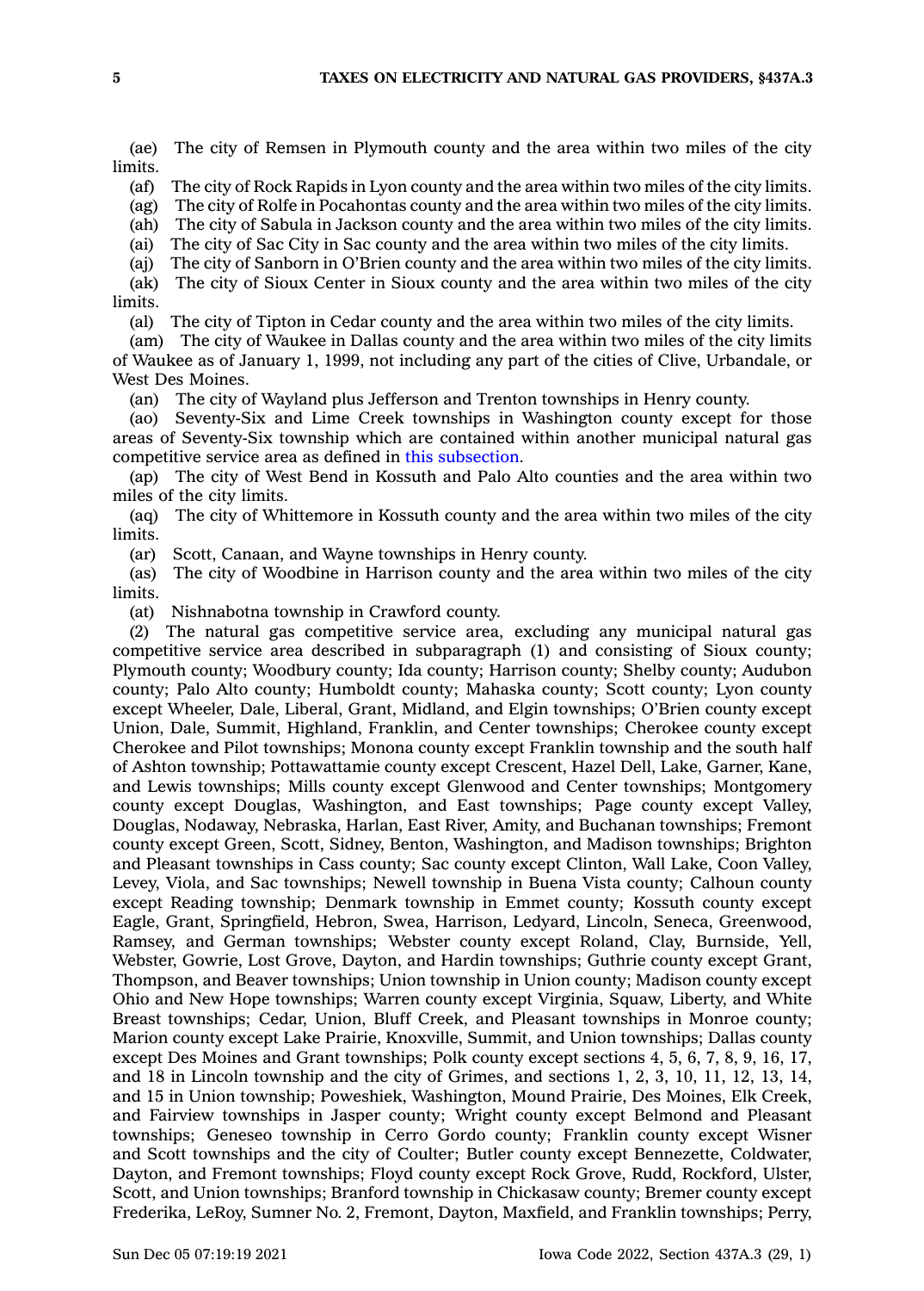Washington, Westburg, and Sumner townships in Buchanan county; Black Hawk county except Big Creek township; Fremont township in Benton county; Wapello county except Washington township; Benton and Steady Run townships in Keokuk county; the city of Barnes City in Poweshiek county; Iowa township in Washington county; Johnson county except Fremont township; Linn county except Franklin, Grant, Spring Grove, Jackson, Boulder, Washington, Otter Creek, Maine, Buffalo, and Fayette townships; Monroe township west and north of Otter Creek to its intersection with County Home road, and north of County Home road in Linn county; the city of Walford in Linn county; Farmington township in Cedar county; Wapsinonoc, Goshen, Moscow, Wilton, and Fulton townships in Muscatine county; and Lee county except Des Moines, Montrose, Keokuk, and Jackson townships.

(3) The natural gas competitive service area, excluding any municipal natural gas competitive service areas described in subparagraph (1) and consisting of that part of Kossuth county not described in subparagraph (2); Lincoln and Buffalo townships in Winnebago county; Worth county except Silver Lake, Hartland, Bristol, Brookfield, Fertile, and Danville townships; Cerro Gordo county except Grimes, Pleasant Valley, and Dougherty townships; Rock Grove and Rudd townships in Floyd county; Eden, Camanche, and Hampshire townships and the city of Clinton in Clinton county; and Stacyville and Union townships in Mitchell county.

(4) The natural gas competitive service area, excluding any municipal natural gas service areas described in subparagraph (1) and consisting of Franklin township and the south half of Ashton township in Monona county; Crescent, Hazel Dell, Lake, Garner, Kane, and Lewis townships in Pottawattamie county; Glenwood and Center townships in Mills county; Green, Scott, Sidney, Benton, Washington, and Madison townships in Fremont county; Cass, Bear Grove, Union, Noble, Edna, Victoria, Massena, Lincoln, and Grant townships in Cass county; Glidden township in Carroll county; Summit township in Adair county; Grant township in Guthrie county; Crawford county except Nishnabotna township; Clinton, Wall Lake, Coon Valley, Levey, Viola, and Sac townships in Sac county; Reading township in Calhoun county; Marshall, Sherman, Roosevelt, Dover, Grant, Lincoln, and Cedar townships in Pocahontas county; Union, Dale, Summit, Highland, Franklin, and Center townships in O'Brien county; the north half of Clay county plus Clay township; Dickinson county; Emmet county except Denmark, Armstrong Grove, and Iowa Lake townships; Greene county except Bristol, Hardin, Jackson, and Grant townships; Boone county except Worth, Colfax, Des Moines, Jackson, Dodge, and Harrison townships; Des Moines and Grant townships in Dallas county; Roland, Clay, Burnside, Yell, Webster, Gowrie, Lost Grove, Dayton, and Newark townships in Webster county; Clear Lake, Hamilton, Webster, Freedom, Independence, Cass, and Fremont townships in Hamilton county; Ell, Madison, and Ellington townships in Hancock county; Winnebago county except Lincoln and Buffalo townships; Silver Lake, Hartland, Bristol, Brookfield, Fertile, and Danville townships in Worth county; Etna township in Hardin county; Lafayette township and the west one-half of Howard township in Story county; the city of Grimes in Polk county; Independence, Malaka, Mariposa, Hickory Grove, Rock Creek, Kellogg, Newton, Sherman, Palo Alto, Buena Vista, and Richland townships in Jasper county; Palermo, Grant, and Fairfield townships in Grundy county; Bennezette, Coldwater, Dayton, and Fremont townships in Butler county; Rockford, Ulster, Scott, and Union townships in Floyd county; St. Ansgar and Mitchell townships in Mitchell county; Howard county; Chickasaw county except Branford township; Frederika, LeRoy, Sumner No. 2, Fremont, Dayton, Maxfield, and Franklin townships in Bremer county; Big Creek township in Black Hawk county; Brown township in Linn county; Madison township and the east half of Buffalo township in Buchanan county; Fayette county except Harlan, Fremont, Oran, and Jefferson townships; Winneshiek county; Allamakee county; Clayton county; Delaware county except Adams and Hazel Green townships; Dubuque county; Jones county except Rome, Hale, Oxford, and the east half of Greenfield townships; and Jackson county.

(5) The natural gas competitive service area consisting of Des Moines, Montrose, Keokuk, and Jackson townships in Lee county.

(6) The natural gas competitive service area consisting of the city of Allerton and the area within two miles of the city limits.